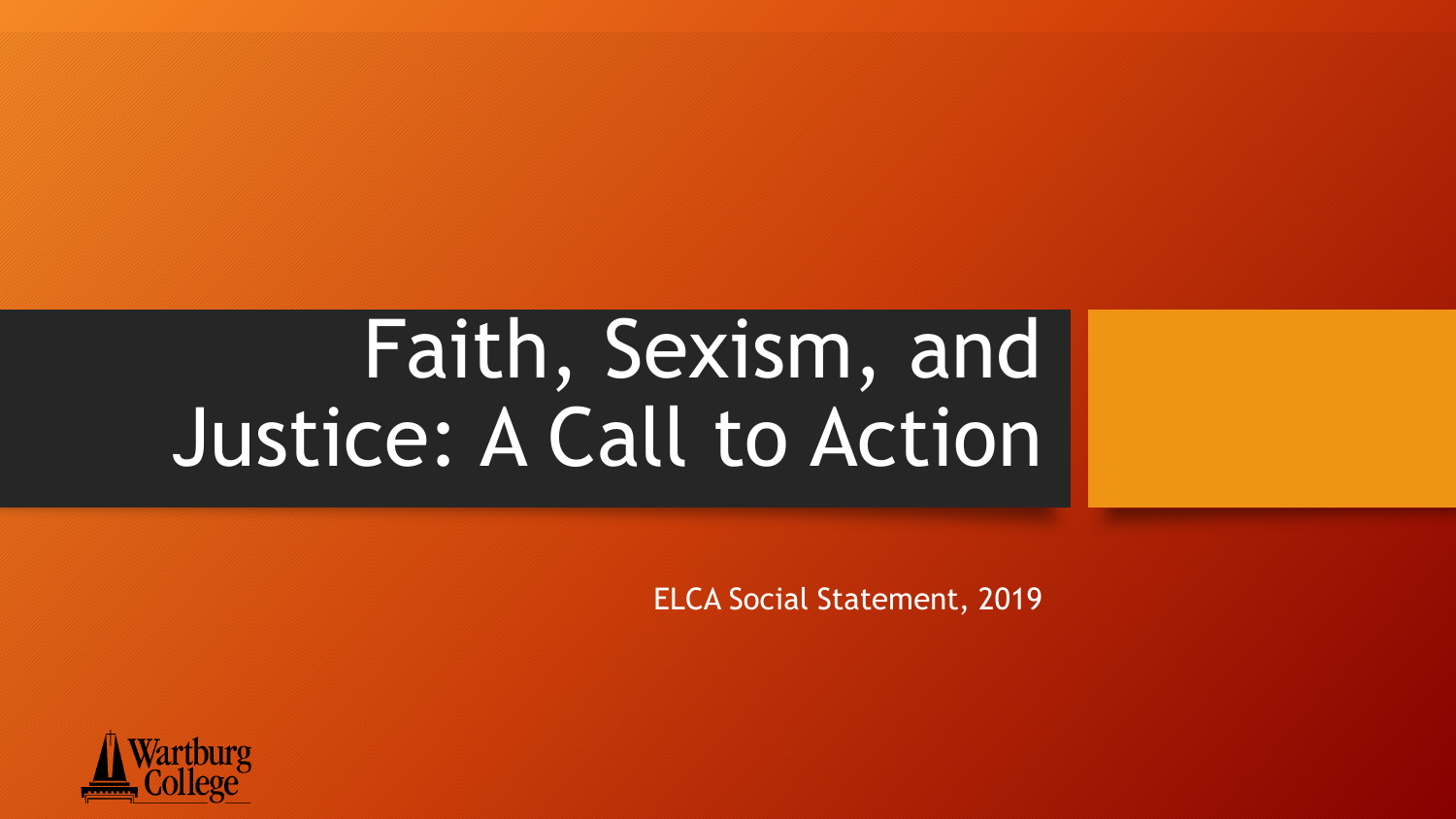### Church and Society in the ELCA 2

- Social Statement: Sets teaching and policy for the ELCA
	- Social Message
	- Social Policy Resolution

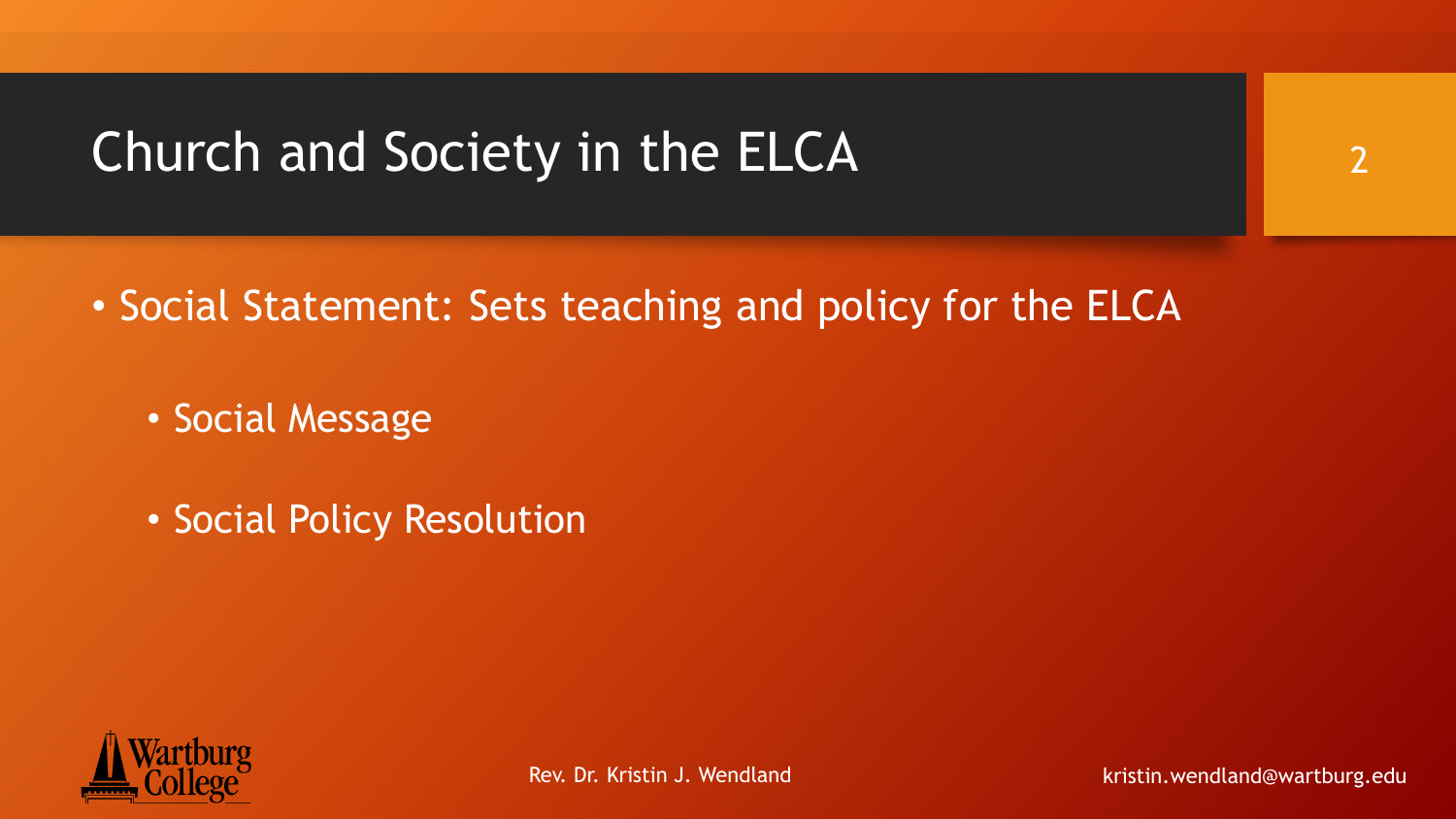#### ELCA Social Statements 3

- Abortion (1991)
- Church in Society (1991)
- The Death Penalty (1991)
- Caring for Creation (1993)
- Race, Ethnicity, and Culture (1995)
- Peace (1995)
- Economic Life (1999)
- Health and health care (2003)
- Education (2007)
- Human Sexuality (2009)
- Genetics (2011)
- The Church and Criminal Justice (2013)
- Sexism (2019)

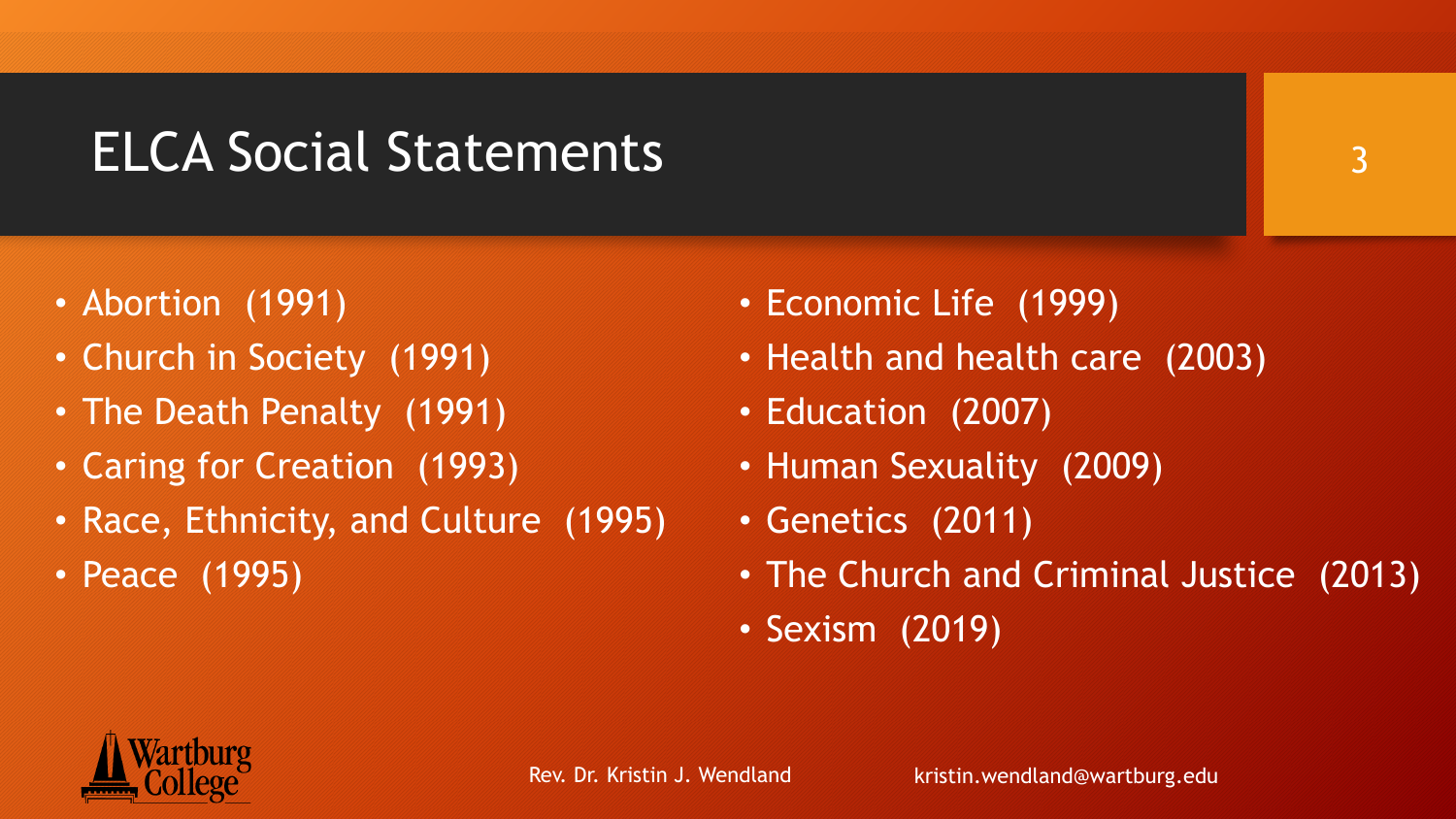### Timeline and Process 4

- 2009
	- ELCA Churchwide Assembly authorizes statement development
- 2010-2016
	- Task force meets and study documents used throughout ELCA
- 2017-2018
	- Draft Statement published; comment and response period
	- Task force considers responses and finalizes draft
- 2019
	- ELCA Churchwide Assembly adopts social statement

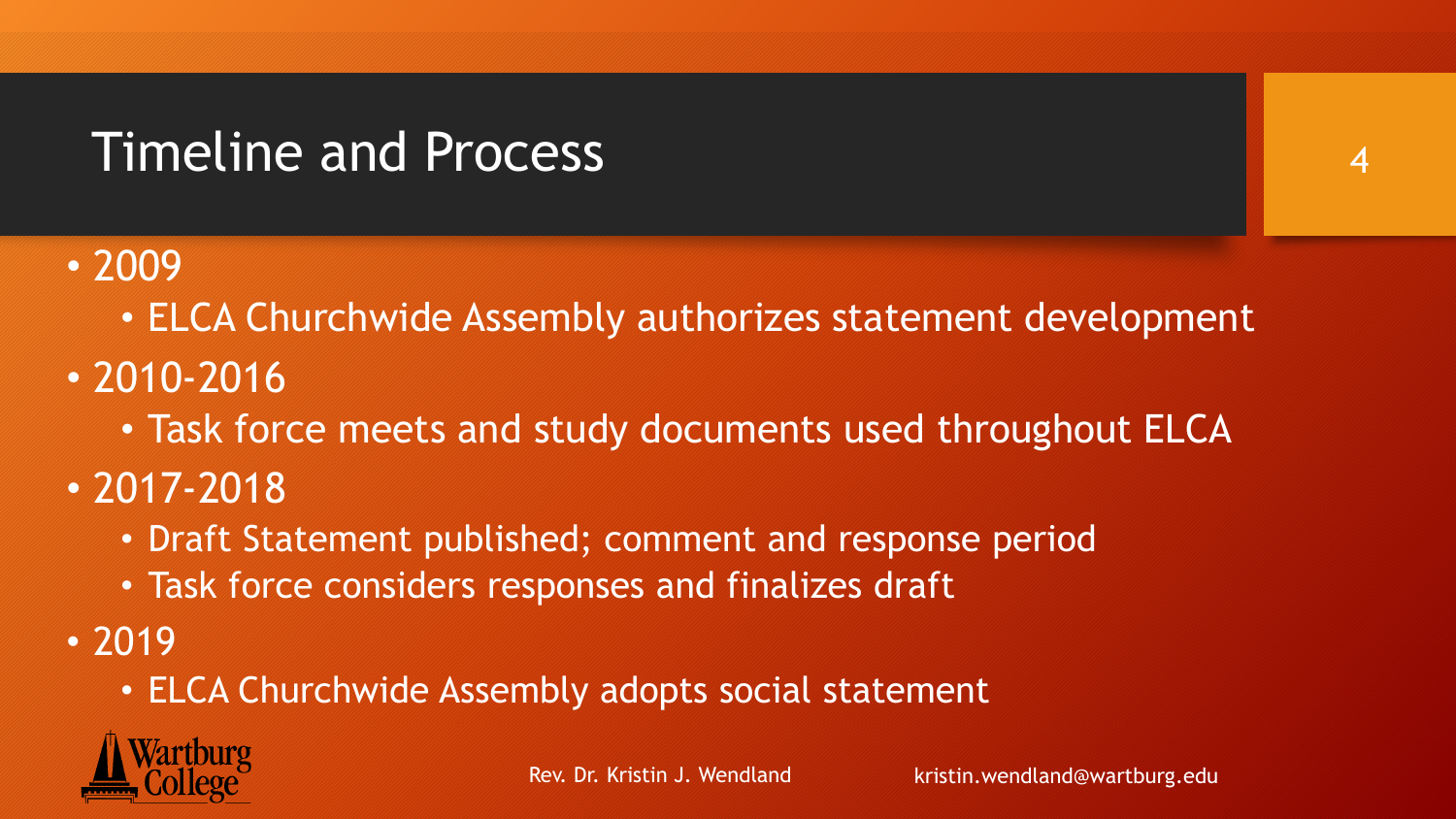#### Statement Structure 50 and 50 and 50 and 50 and 50 and 50 and 50 and 50 and 50 and 50 and 50 and 50 and 50 and 50 and 50 and 50 and 50 and 50 and 50 and 50 and 50 and 50 and 50 and 50 and 50 and 50 and 50 and 50 and 50 and

*Fartburg* 







Rev. Dr. Kristin J. Wendland Kristin.wendland@wartburg.edu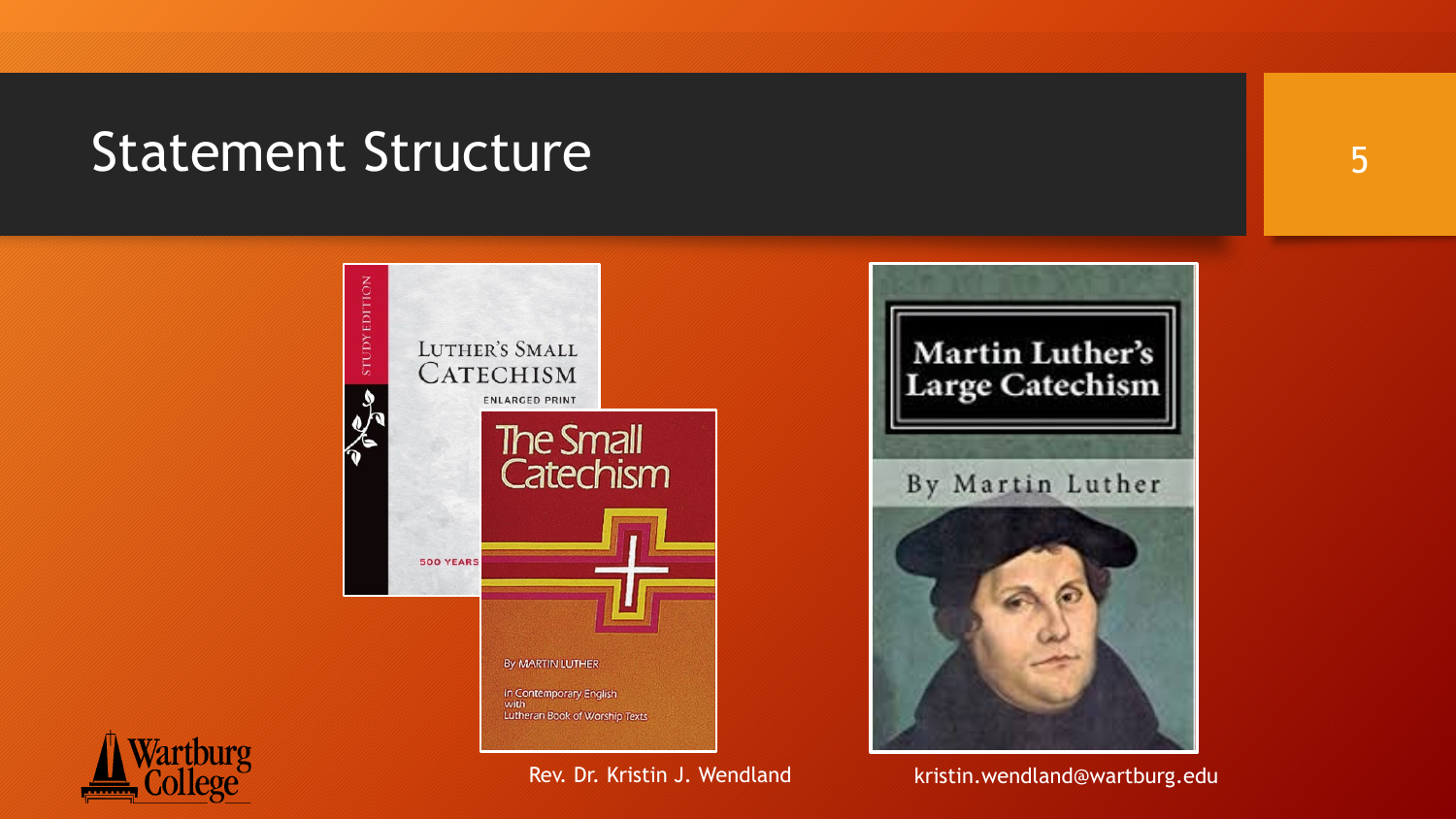### Statement Structure: Full Version 6

Preface Shared Vision: We trust God's promises and hope for justice Section I Fundamental Teaching: God desires abundant life for all Section II Analysis of the Problem: Sin subverts human flourishing Section III The Christian Tradition: It is both challenge and resource Section IV Response: commitments & action as a church Section V Response: call for action and commitments in society

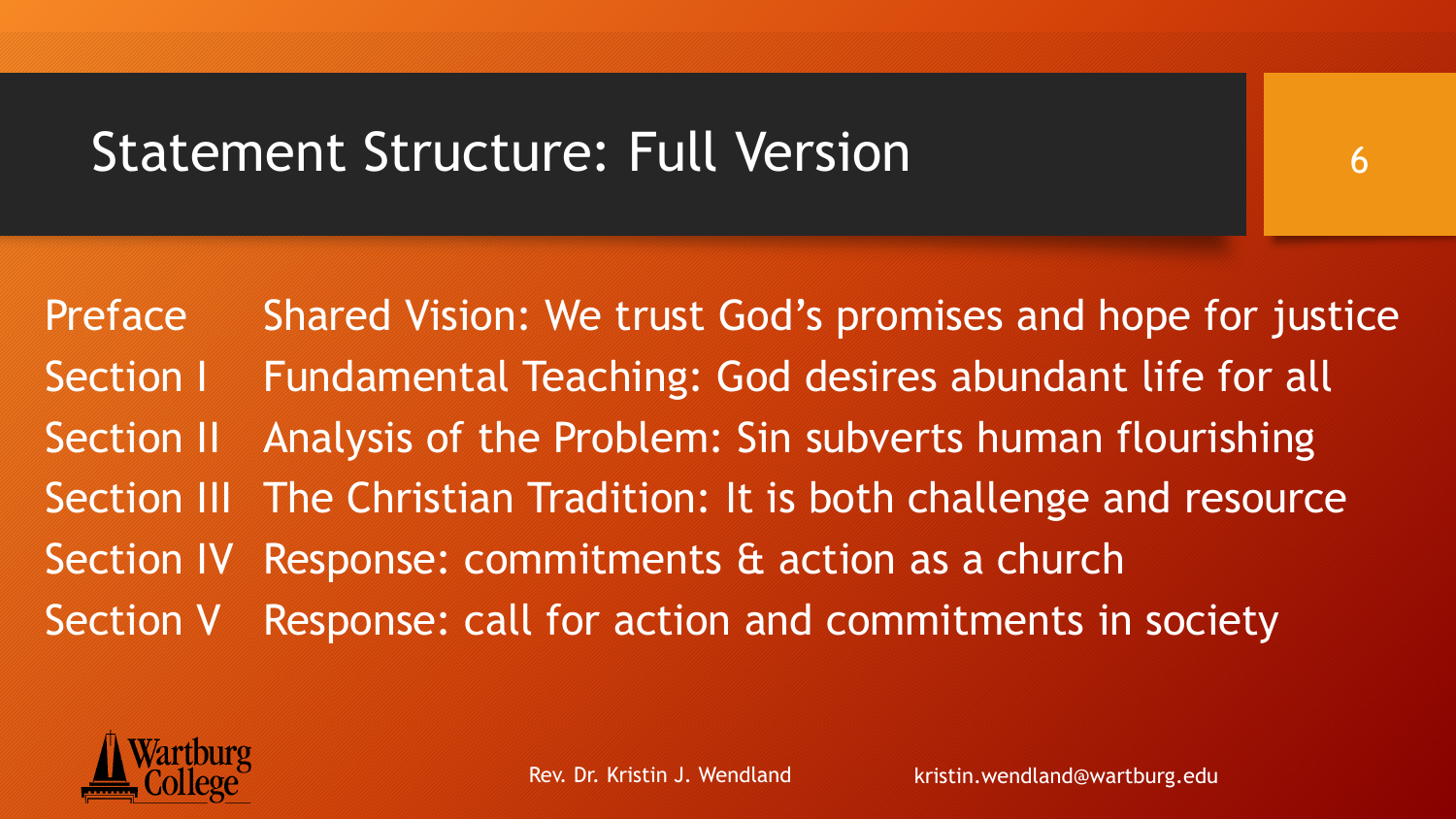#### Definitions and the set of the set of the set of the set of the set of the set of the set of the set of the set

- Sex: biological term that describes reproductive organs and chromosomal make-up
- Gender: identities, roles, behaviors, and attributes that cultures, societies, and individuals shape
- Sexuality: complex individual and social concept that includes romantic and/or sexual feelings and desires

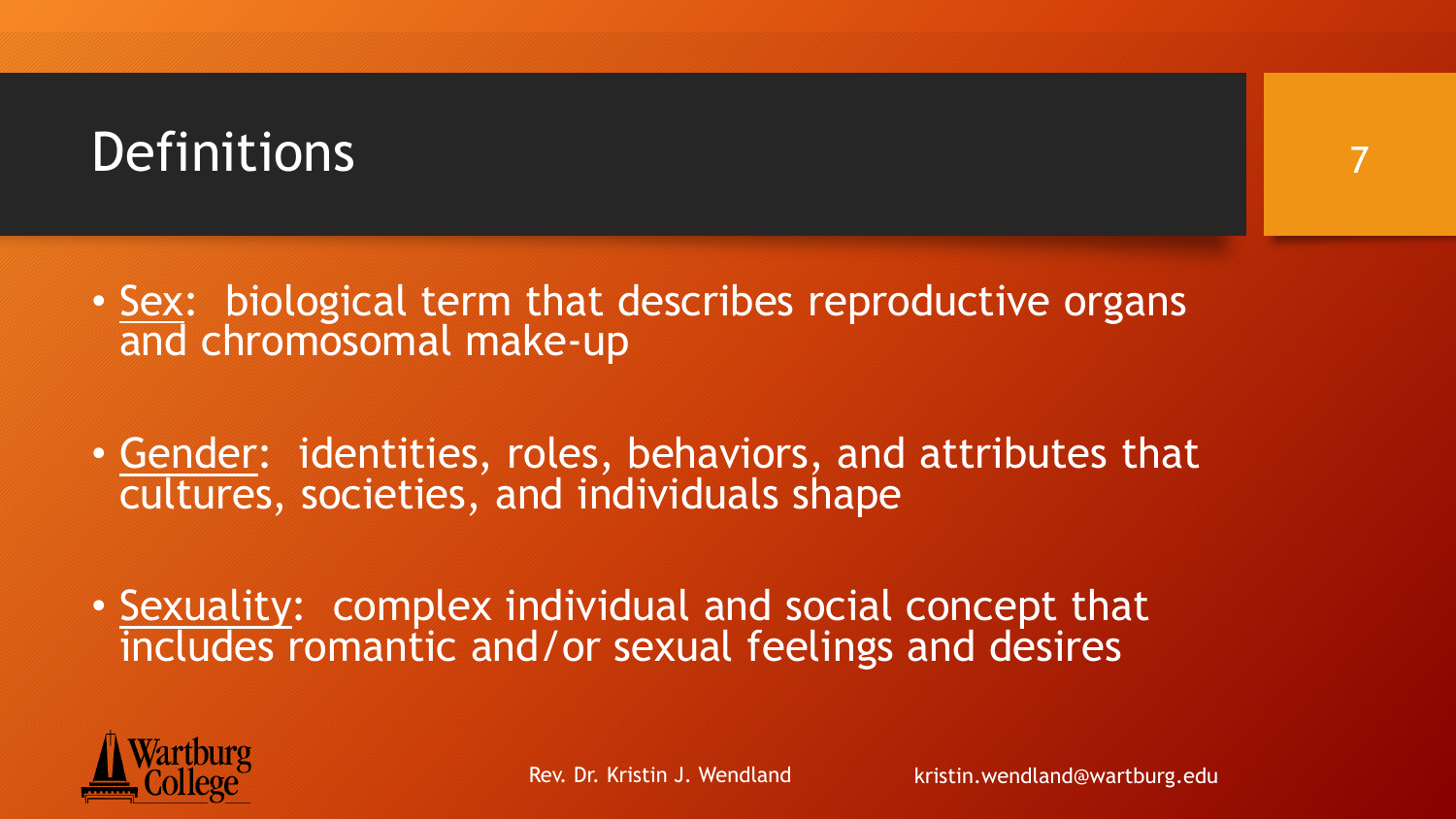#### **Study Guide** Faith, Sexism, and Justice: A Call to Action

# Lutheran Insights **Promote Gender Justice**

Caryn Riswold **Wartburg College** 



Rev. Dr. Kristin J. Wendland Kristin.wendland@wartburg.edu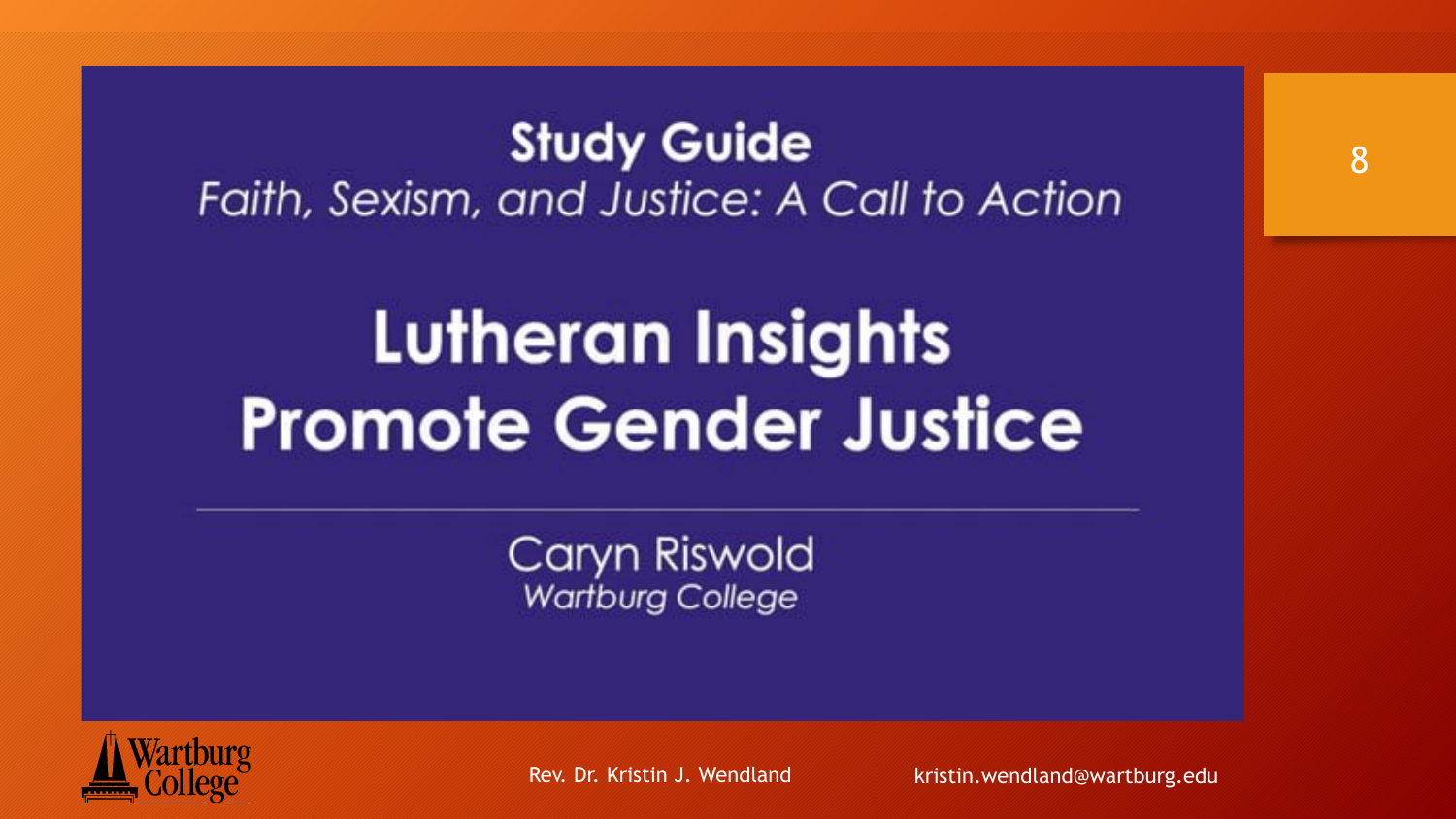### Definitions <sup>9</sup>

#### "When power, privilege, and prejudice are associated with sex, gender, and sexuality, sociologists use the terms patriarchy and sexism."

*Faith, Sexism, Justice* pg. 31

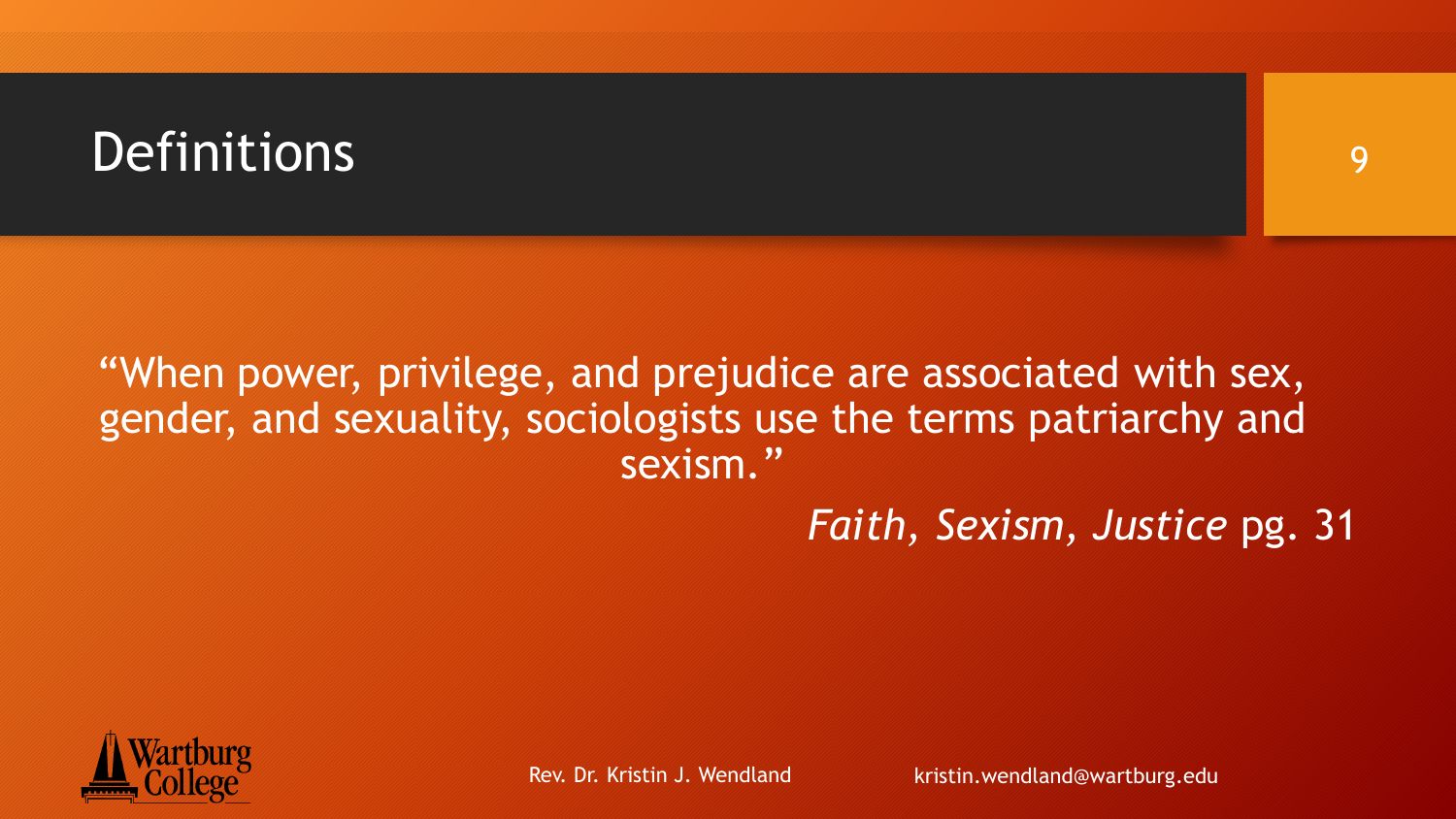### Definitions and the set of the set of the set of the set of the set of the set of the set of the set of the set

**Gender justice:** Gender justice is expressed through equality and balanced power relations for people of all genders to live into their individual callings. Gender justice is sought by eliminating power imbalances among people at individual and societal levels, as well as eliminating discrimination against women and people who do not adhere to stereotypes associated with men and women.

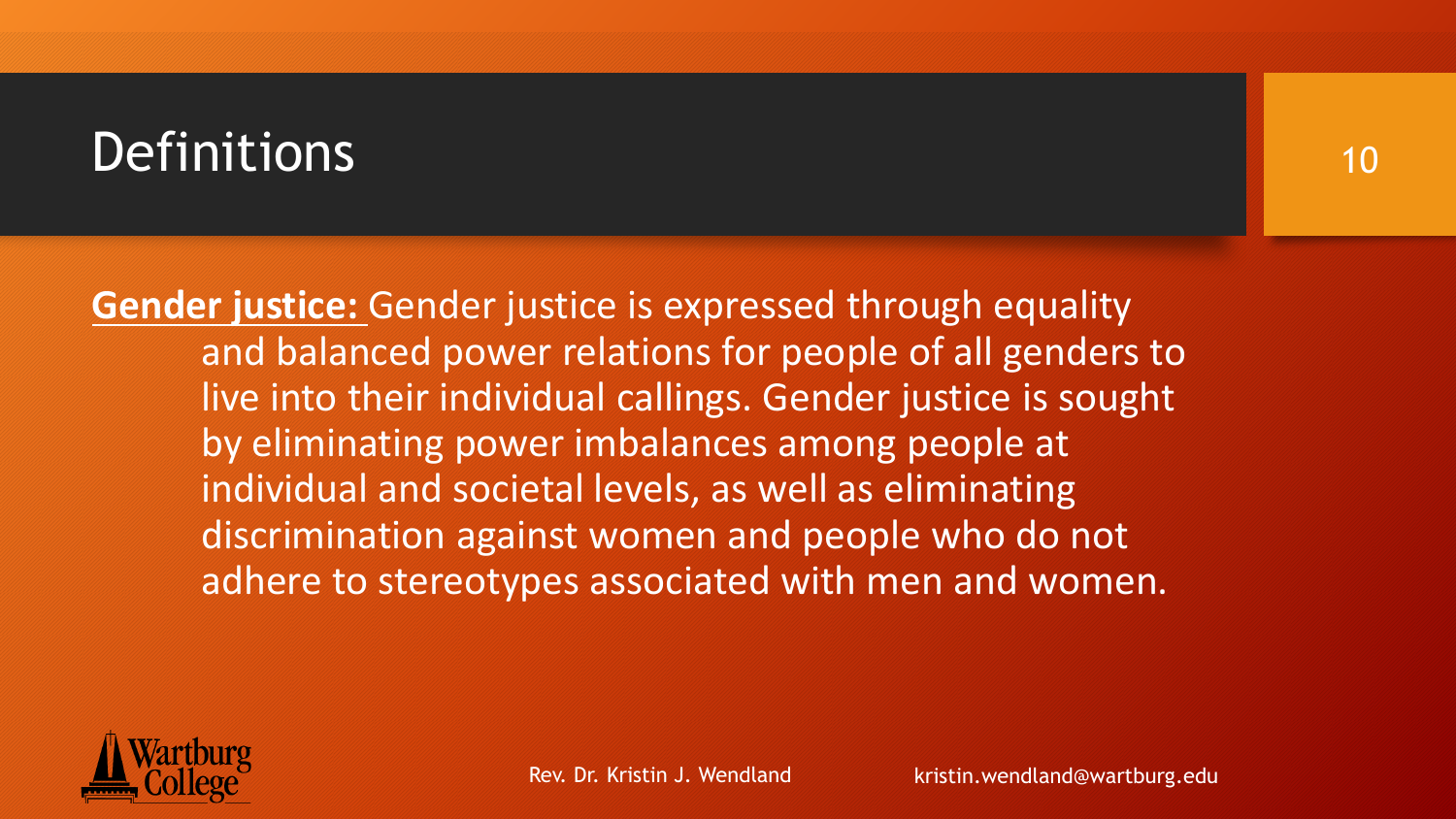### Statement Structure: Full Version 11

Preface Shared Vision: We trust God's promises and hope for justice Section I Fundamental Teaching: God desires abundant life for all Section II Analysis of the Problem: Sin subverts human flourishing Section III The Christian Tradition: It is both challenge and resource Section IV Response: commitments & action as a church Section V Response: call for action and commitments in society

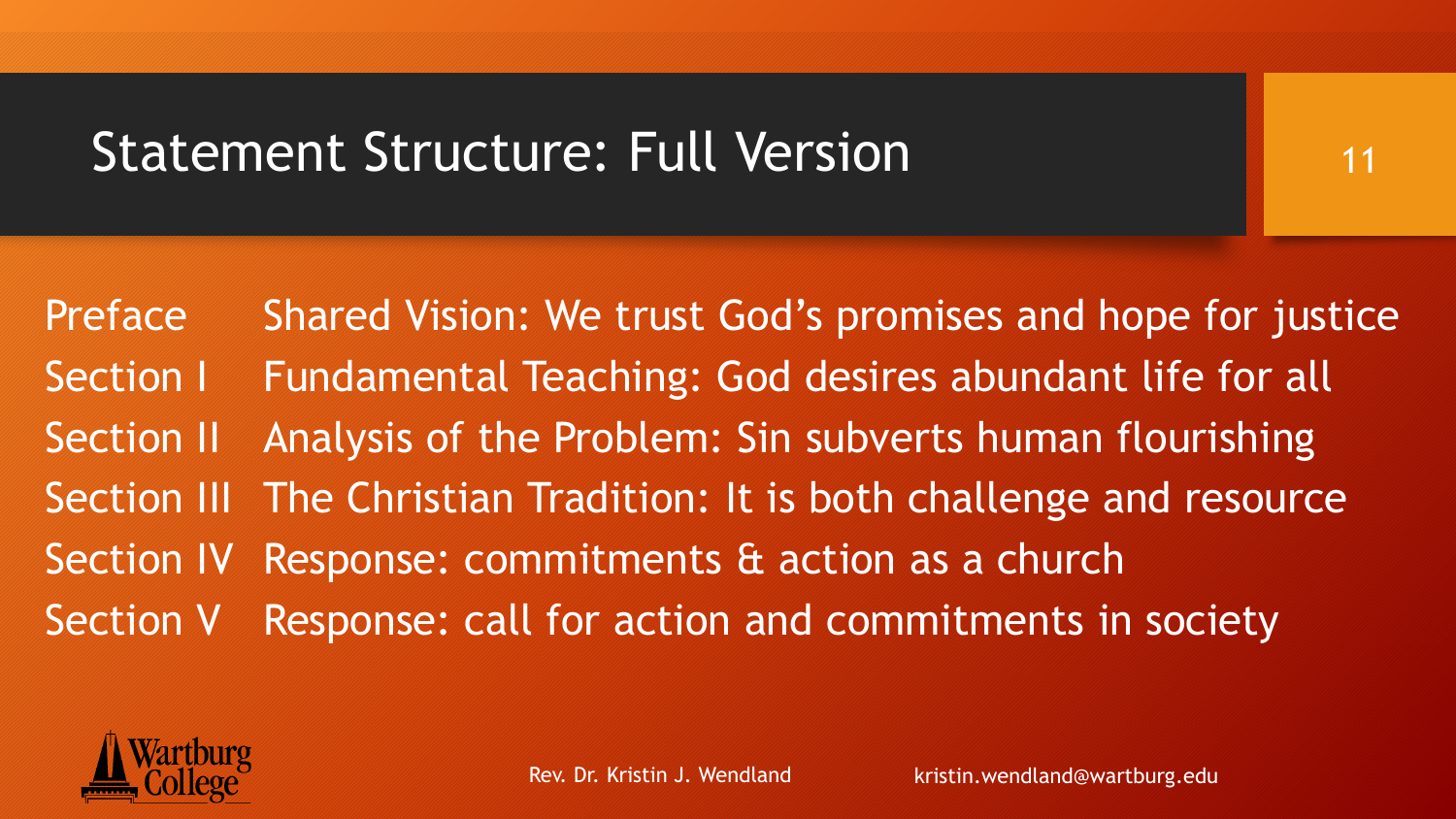

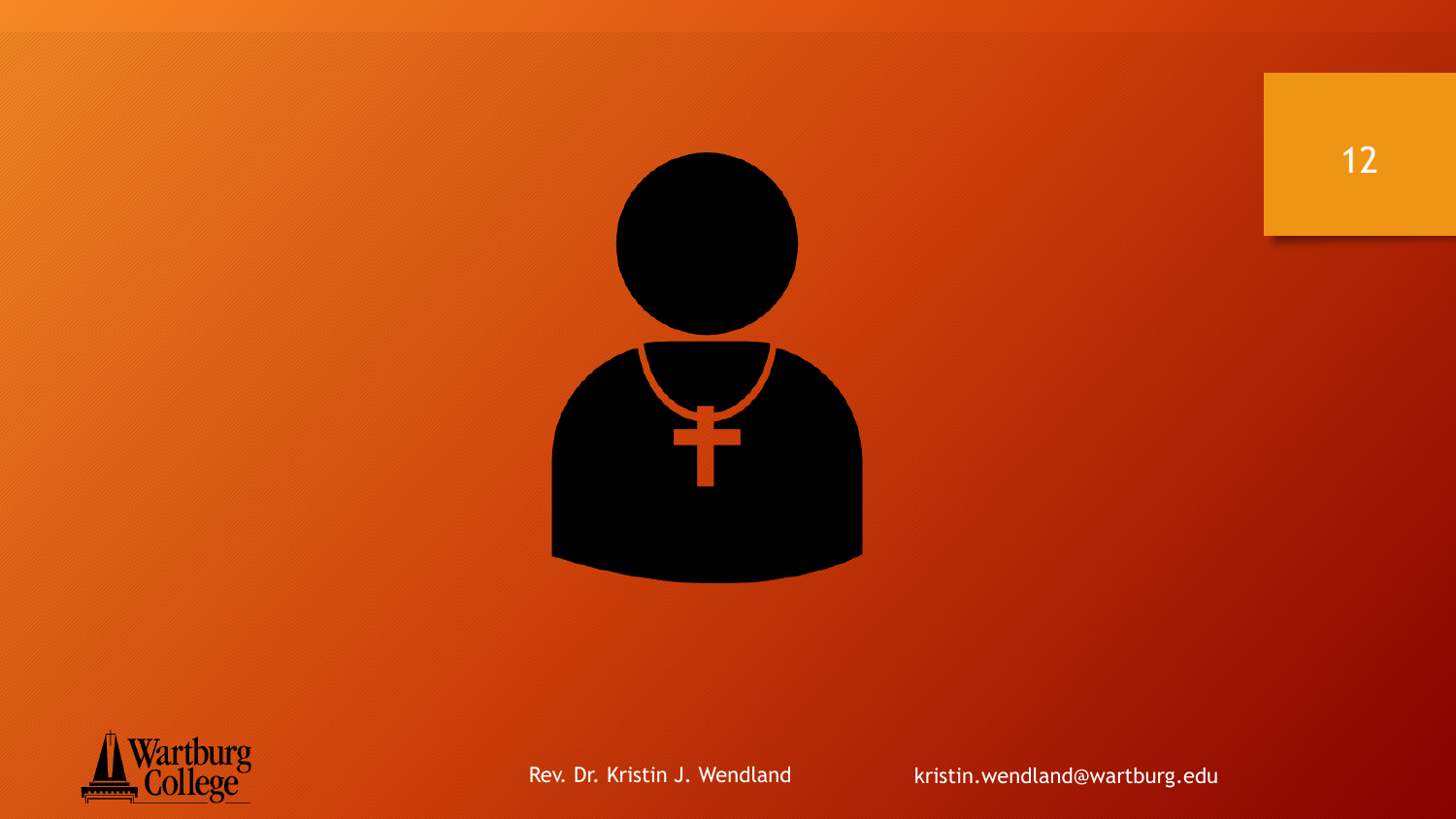## Commitments & Action: Church 13

1. Celebrate & affirm gifts and insights that women and girls bring to the Church.

- 2. Bible translation and interpretation that acknowledge historical context and reject misuse of Scripture to uphold patriarchy.
- 3. Promote theological reflection that responds to gender-based needs of neighbor.
- 4. Use inclusive language for humans and expansive language for God.
- 5. Policies to promote equitable authority and leadership in the church. Pay attention to the work that women and men are asked to do. Rev. Dr. Kristin J. Wendland Kristin.wendland@wartburg.edu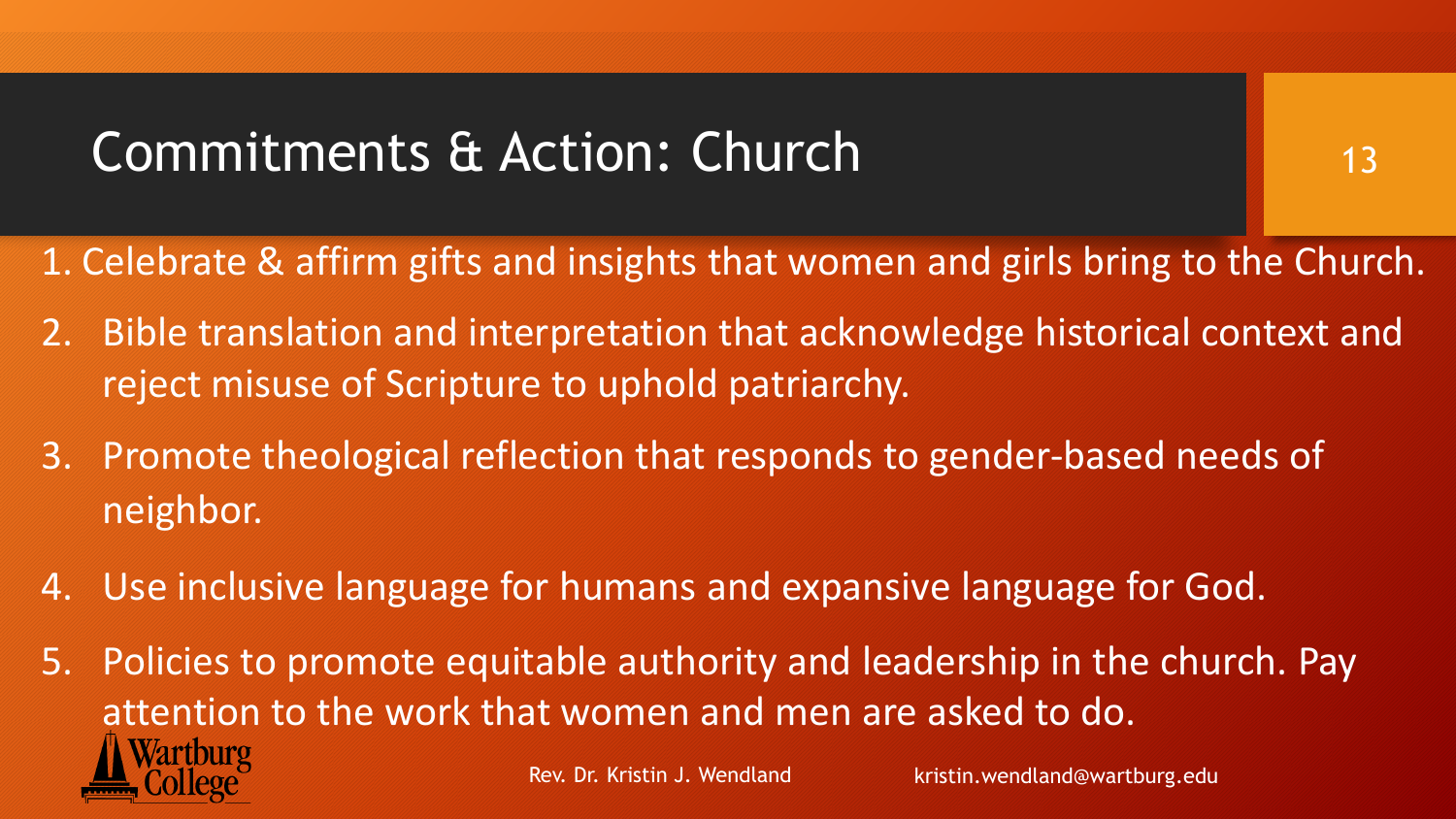

Rev. Dr. Kristin J. Wendland Kristin.wendland@wartburg.edu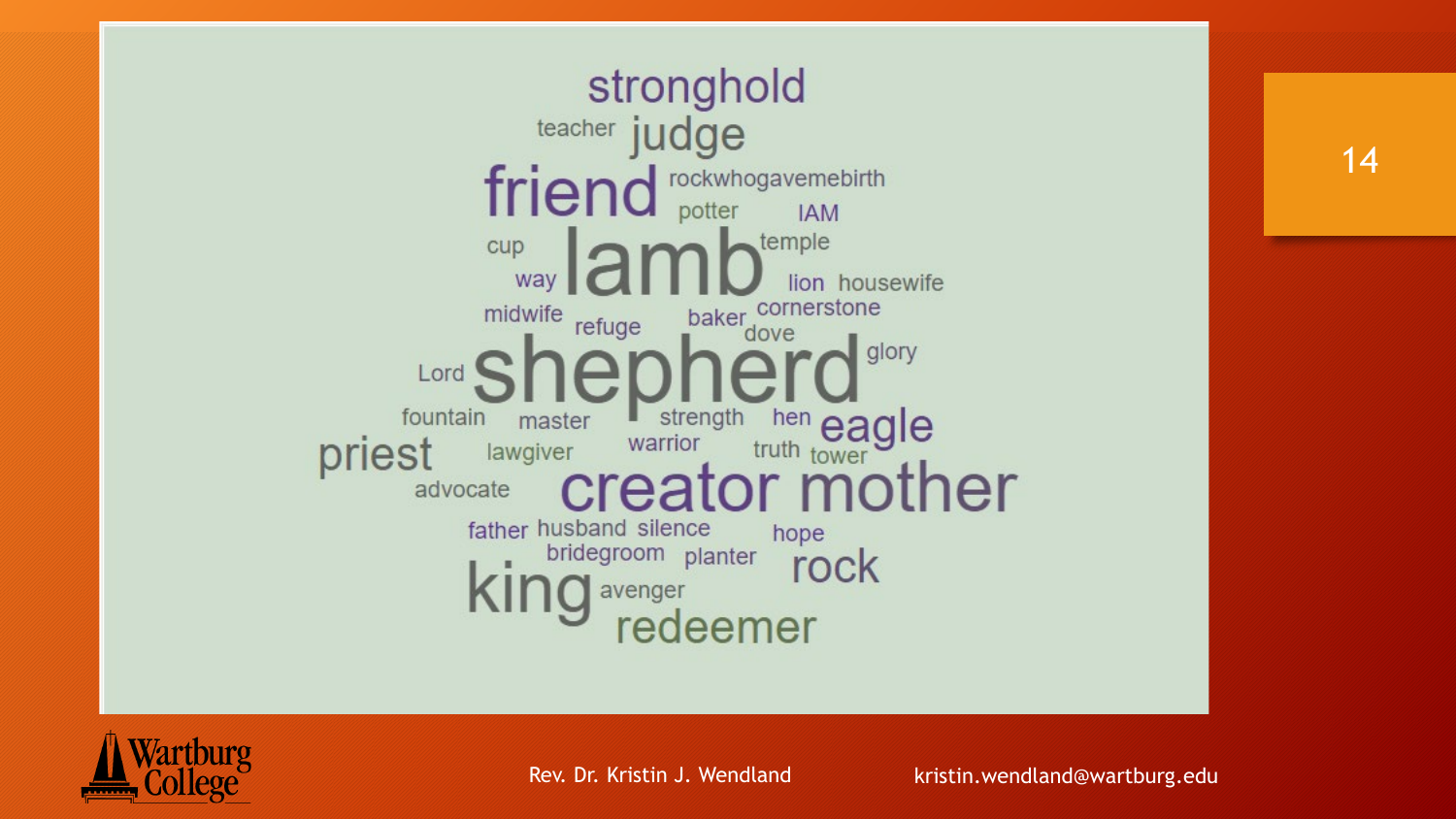### Advocate for and support… 15

- Laws, policies and practices that respect diverse bodies, including human and civil rights for non-binary individuals
- Eradication of gender-based violence
- Medical research, delivery, and access to health care that honors bodily difference
- Economic policies, regulations, and practices that support equity and equality for women and girls, with concern for those experiencing intersecting forms of oppression.

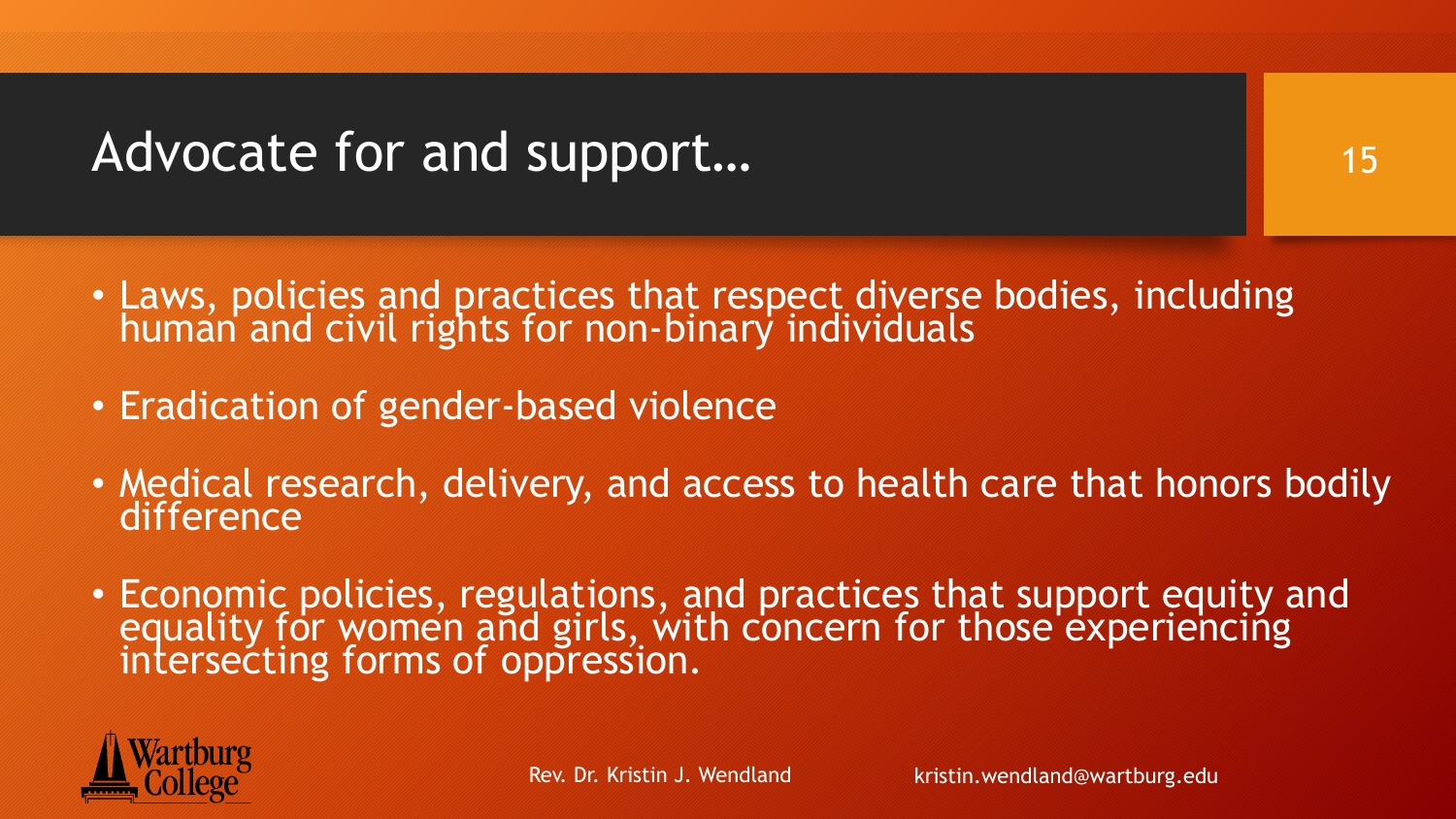### Advocate for and support… 16

- Understanding of social & economic roles not dictated by sex and gender
- Portrayals in entertainment, media, and advertising that not objectify or stereotype
- Increase in women's participation in politics, with concern for those experiencing intersecting forms of oppression.